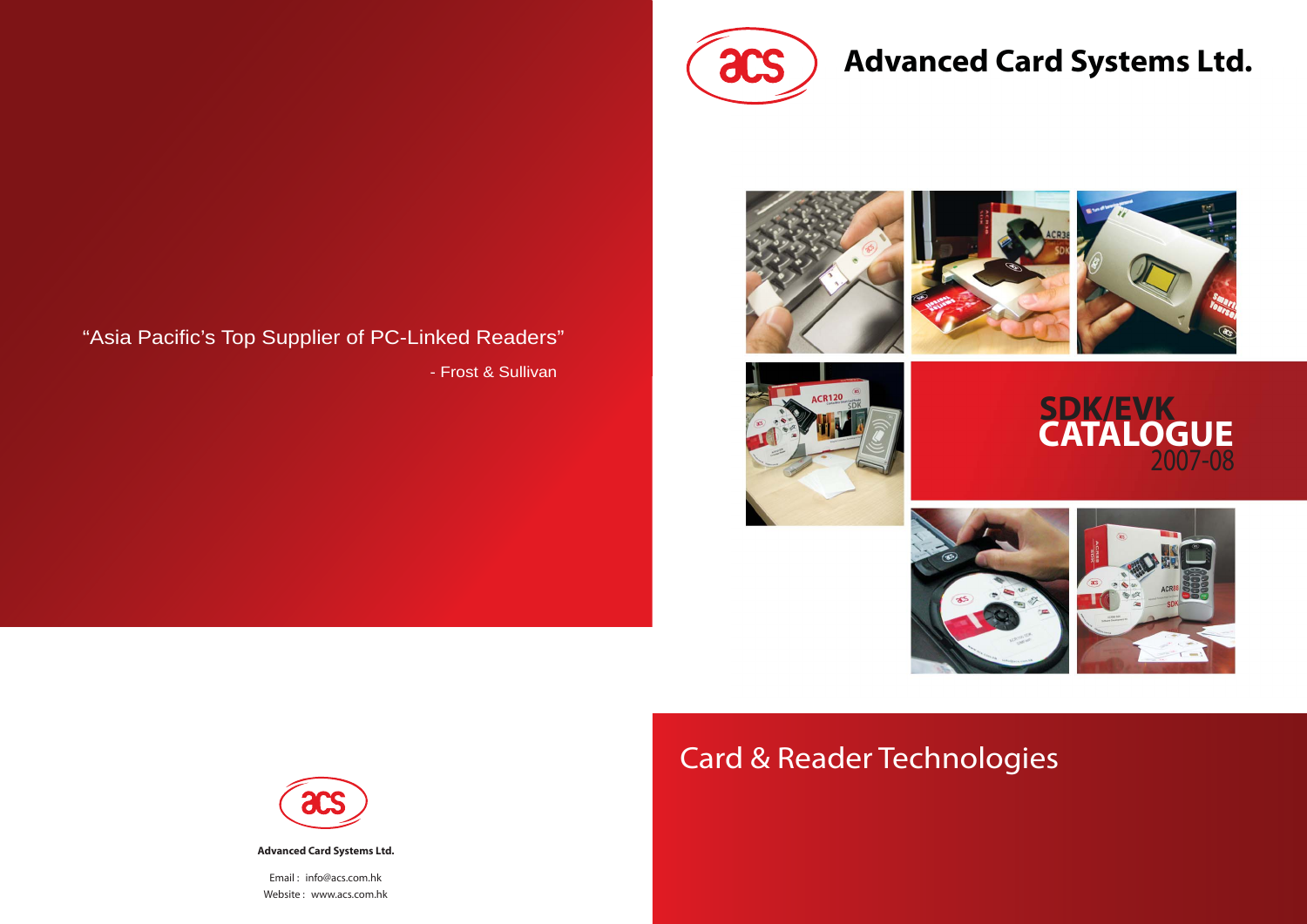# **Company Profile**



# **Company Vision**

Smart cards and readers are no longer limited to be used in specialized applications. They have become increasingly popular in many other areas such as banking, national health cards, public transportation, government ID cards and Internet security. They have proven to add significant value to businesses by providing a more efficient, effective, reliable and secure environment to streamline their operations and this has accounted for the rapid growth in demand of smart cards and readers in the recent years. Advanced Card Systems Limited (ACS) believes this trend is set to continue and vast business opportunities will be opened up for a serious smart card and reader provider like ACS.

# **Company Background**

Founded in 1995, ACS is a leading smart card product developer and manufacturer. The company's mission is to become the leading technology provider enabling smart card-based solutions on a global scale. ACS develops, manufactures, and distributes a wide range of high quality smart card reading/writing devices and smart card operating systems, which facilitates an easier adoption of smart card applications within different industries.

## **Customers**

ACS has established excellent relationships with numerous reputable companies within the smart card industry around the world. ACS now distributes its products to over 80 countries worldwide including the Americas, Europe, Asia, and Africa. Customers include smart card companies, solution houses, system integrators, equipment manufacturers, distributors and re-sellers.

## **Chairman's Message**

Advanced Card Systems Holdings Limited, a listed company on the Hong Kong Stock Exchange, is one of a select group of global companies at the forefront of the smart card revolution. It is a revolution which has seen continued rapid growth in the acceptance and use of various smart card related technologies, with analysts predicting nearly 30% compound annual growth rates in such areas as the smart card & reader market over the next few years. Smart card related technologies are now being used in fields as diverse as banking, healthcare, education, and e-commerce, with more and more users taking advantage of the efficient, fast and secure options provided by smart cards and readers.

Named in 2006 as the world's fourth and Asia Pacific's number one supplier of smart card readers used with PCs [Source: research report issued by Frost & Sullivan in 2006], ACS has the technology, expertise and global networks to bring the next generation of smart card versatility to users around the world. When ACS was established in 1995, we were among the pioneers of the industry; we now move forward with the reputation as a major international player, known for our cutting-edge design and technology, reliability, and cost-effectiveness. We are determined to stay at the forefront when it comes to providing the best possible technology and equipment to support the expanding smart card revolution.



The ACM133 area fingerprint controller module is a standalone, battery-operated lock-controller for physical access control applications. It employs the most advanced fingerprint scanning and recognition technology that can accurately authenticate the user's identity.

The ACM133 Area Fingerprint Controller Module Evaluation Kit (ACM133 EVK) is an extension of the ACM133 fingerprint controller module. It is a standalone and ready-to-use evaluation kit showcasing the application of physical access control under the concept of "fingerprint is your key". Without worries of forgetting passwords or losing keys, users can enjoy the merits of the fingerprint controller and safely protect their assets.

The ACM133 EVK shows you how ACM133 can be applied to physical access control for door locks, safes, time and attendance control devices application, etc.

#### **ACM133 EVK Contents:**

- ACM133 Area Fingerprint Controller Module
- CD-ROM including reference materials



# ACM133 Area Fingerprint Controller Module ACM133 Area Fingerprint Controller Module Evaluation Kit Evaluation Kit

## **ACM133S EVK Contents:**

- ACM133S Strip Fingerprint Controller Module
- CD-ROM including reference materials

The ACM133S strip fingerprint controller module is a standalone, battery-operated electronic controller that regulates the strip fingerprint sensor/recognition unit and other peripheral devices. Upon successful verification, the controller will send an electrical signal to activate the door lock mechanism.

The ACM133S Strip Fingerprint Controller Module Evaluation Kit (ACM133S EVK) is an extension of the ACM133S fingerprint controller module. It is a standalone and ready-to-use evaluation kit showcasing the application of physical access control under the concept of "fingerprint is your key". Without worries of forgetting password or losing keys, users can enjoy the merits of the fingerprint controller and safely protect their assets.

The ACM133S EVK shows you how ACM133S can be applied to physical access control for door locks, safes, time and attendance control devices application, etc.

# ACM133S Strip Fingerprint Controller Module ACM133S Strip Fingerprint Controller Module Evaluation Kit Evaluation Kit



ACM133 EVK

ACM133S EVK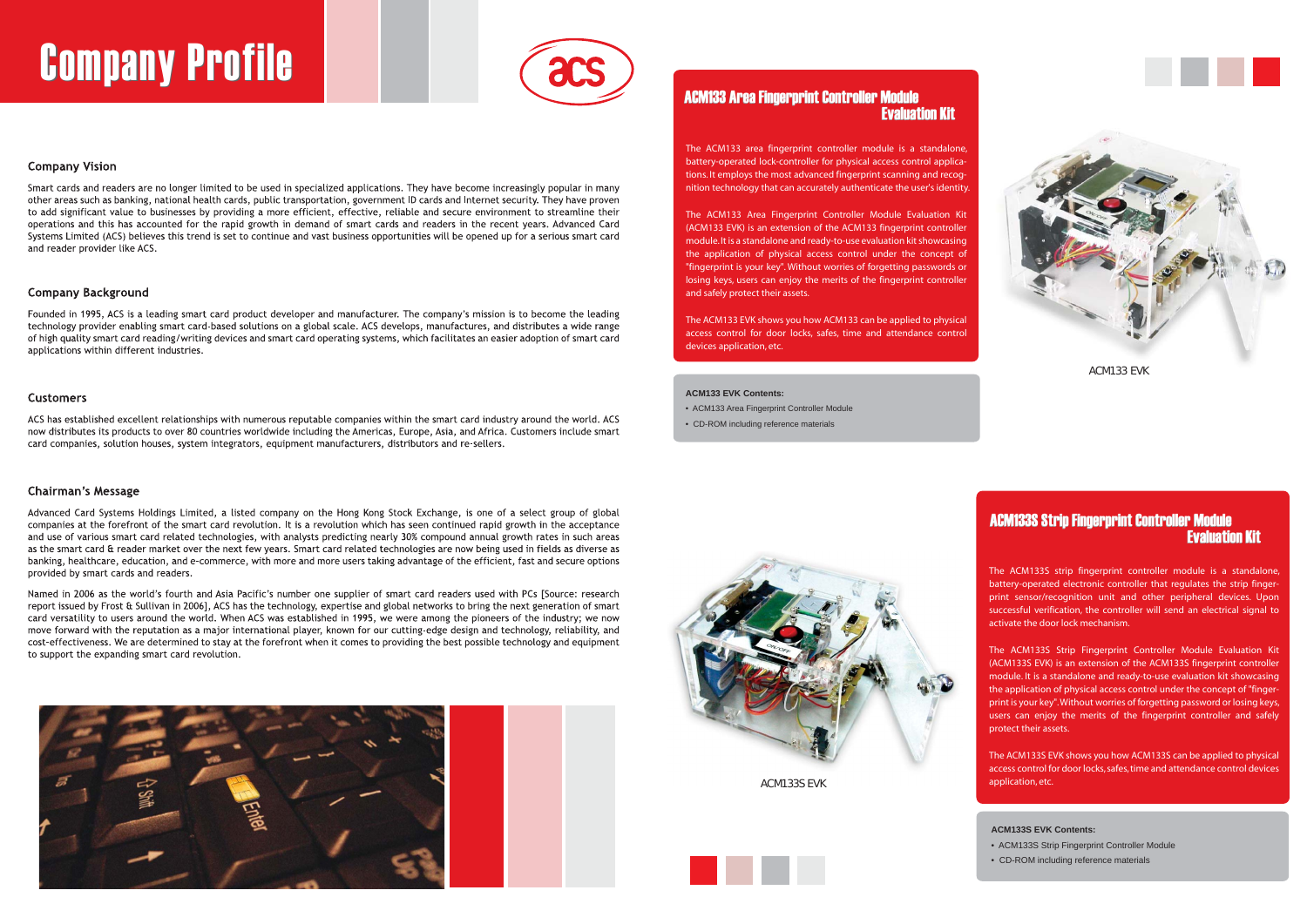ACOS5 cryptographic smart card is an advanced cryptographic smart card that fully complies with ISO 7816-1/2/3/4/8/9. It is specially designed for public-key based applications and RSA public-key cryptographic operations which is essential in smart card PKI, digital signature and high level security requirements. ACOS5 provides 32KB EEPROM of secure data storage. Typical applications include payment system, e-banking, e-commerce, stock trading, network security, corporate identity, Microsoft windows logon, PKI application, and any application that uses CSP and PKCS#11 middleware layers.

The ACOS5 Cryptographic Smart Card Software Development Kit (ACOS5 SDK) is designed for professional developers who are interested in creating cryptographic PKI applications supporting the ACOS5 Cryptographic Smart Card. The Development Kit can greatly reduce your R&D time, cost and time-to-market. Your application can be developed over supplied PKCS#11 or CSP. Development is facilitated through the use of ACS unique tool - ACS Card Tool – and it allows you to send commands directly to any PC/SC-compliant smart card readers and cards.

#### **ACOS5 SDK Contents:**

- 5 ACOS5 Cryptographic Smart Cards
- 5 ACOS5 Cryptographic SIM-sized plug-in Smart Cards
- ACR38 Smart Card Reader
- ACR38T Plug-in (SIM-sized) Smart Card Reader
- CryptoMate USB PKI Token
- CD-ROM including drivers, source codes, demo software, tools and utilities, and reference materials



# ACOS5 Cryptographic Smart Card ACOS5 Cryptographic Smart Card Software Development KitSoftware Development Kit

The CryptoMate is a 2-in-1 USB token, combining seamlessly the security of a cryptographic smart card chip with the convenience of a USB connector. It is always ready to be plugged into the USB port at anytime and anywhere, either for logging on Windows or paying online. Everything is well prepared for you, so that you will never get into the trouble with seeking inter-operable smart card and smart card reader!

The CryptoMate Client Kit is a secure and easy-to-use package solution to manage and protect your electronic certificate(s). All sensitive credentials and private keys are now stored inside the CryptoMate but not the vulnerable computer. As the information will never leave the USB token, ultimate security is reached.

#### **CryptoMate Client Kit Contents:**

- CryptoMate USB PKI Token
- CD-ROM including drivers, middleware, tools and utilities, and reference materials

# CryptoMate Client Kit CryptoMate Client Kit

CryptoMate Client Kit







The ACR100 SIMFlash is a two-in-one device functioning as a smart card reader and a mass storage device. It can read SIM-sized ISO 7816 compliant smart cards, hence it is ideal for various applications, such as GSM management software, PKI involved applications, VoIP applications, electronic payment systems, home banking, computer/network access and transportation payment systems. Having a built-in flash memory, ACR100 SIMFlash can function as a portable storage drive for any confidential files.

The ACR100 SIMFlash Software Development Kit (ACR100 SDK) contains useful tools and sample codes that will aid developers in programming ACR100-compatible applications. It contains sample codes that are written using the following programming languages: Borland Delphi 7, MS Visual Basic 6.0, MS Visual Basic .NET, MS Visual C# and MS Visual C++ 6.0. Two sample applications, ACSGina (Windows login application) and SIMmate2, are also offered for your system development.



ACR100 SDK

The ACR88 is a handheld portable reader with a built-in keypad, LC display, bi-color LED and buzzer features. It can also host the feature of non-volatile memory to give better support to your system. In addition, its on-board memory enables future firmware and application enhancements that guarantee against obsolescence.

The ACR88 is designed for multi-applications. It is capable of performing secure authentication, displaying rich information from the card and conducting online or offline transactions.

ACR88 is also programmable through ACR88 ScriptBuilder. Developers can now quickly build their own standalone applications using the easy-to-use and well-defined script commands provided by ACS. With ACR88, you can have full rein of realizing the limitless possibilities which your application will bring.

The ACR88 Handheld Portable Reader Software Development Kit (ACR88 SDK) enables effective development of customized applications and systems by using smart cards, card readers, and PCs. It can serve as an ideal training and development tool for those who are interested in knowing smart card technologies.

#### **ACR88 SDK Contents:**

- ACR88 Handheld Portable Reader
- 5 ACOS3 16Kbyte Microprocessor-based cards
- 5 ACOS3 16Kbyte Microprocessor-based SIM-sized plug-in cards
- CD-ROM including drivers, source codes, demo software, tools and utilities, and reference materials

# ACR100 SIMFlash Software Development Kit

# ACR88 Handheld Portable Reader ACR88 Handheld Portable Reader Software Development Kit Development Kit

ACR88 SDK



ACR88

#### **ACR100 SDK Contents:**

- ACR100 SIMFlash Plug-in (SIM-sized) Smart Card Reader
- 5 ACOS3 16Kbyte Microprocessor-based SIM-sized cards
- CD-ROM including drivers, source codes, demo software, tools and utilities, and reference materials